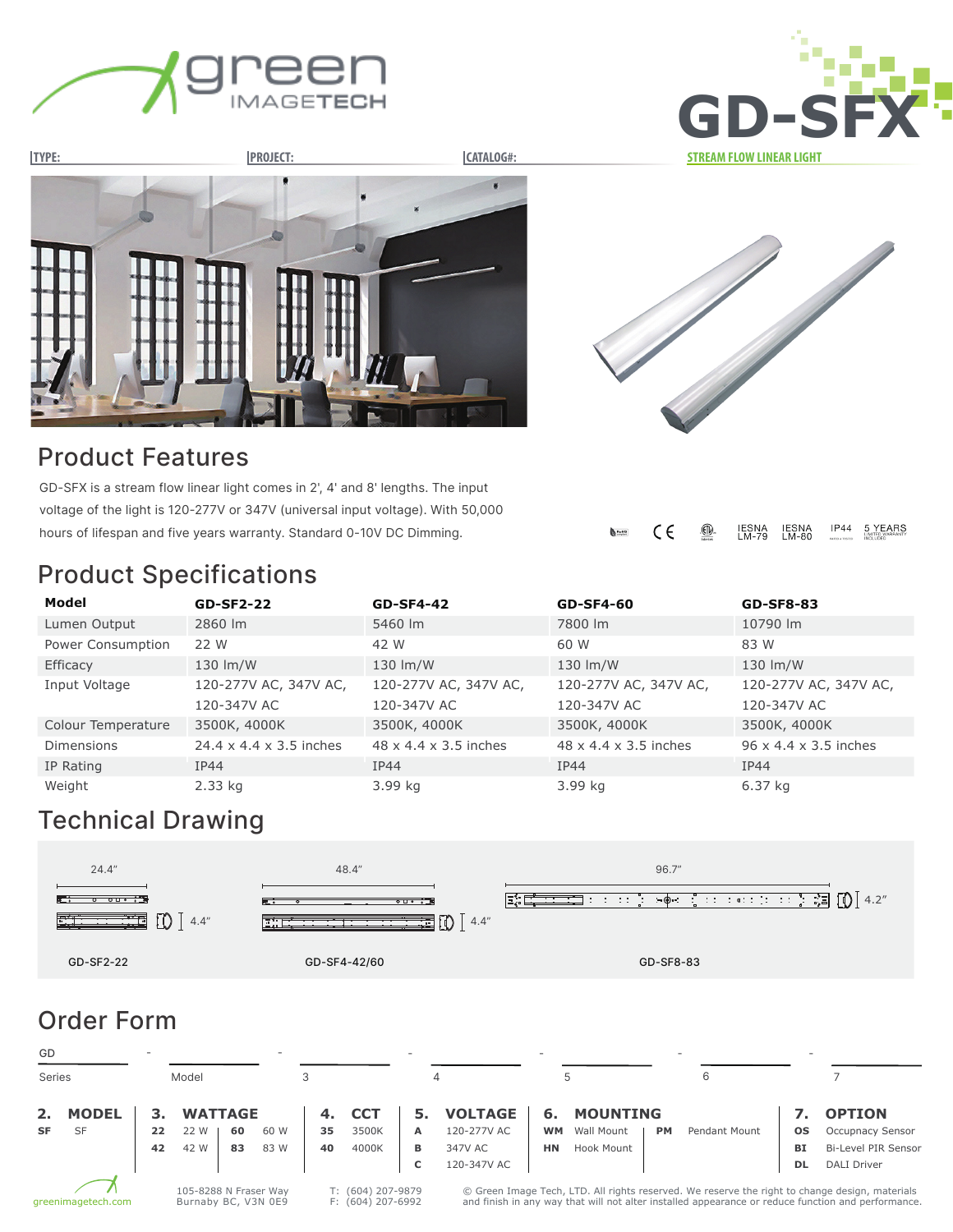

**TYPE: PROJECT: CATALOG#: STREAM FLOW LINEAR LIGHT GD-SFX**

## Microwave Dimming Sensor

#### 3-step dimming function

Lamps in corridor are controlled by several sensors. Once any motion is detected by one of sensors, the motion signal will be transmitted to other sensors connected together. Then, all lamps switch on at the same time, instead of switching on the lamps in the area where motion is detected.



1. No motion detected, all lamps switch off.



2.Any movement is detected from any direction, all lamps synchronously switch on.



3.No motion is detected in detection area, all lamps synchronously dim to a low light level after hold time.



4.After stand-by period, the lamps switch off if no movement is detected in the detection zone.